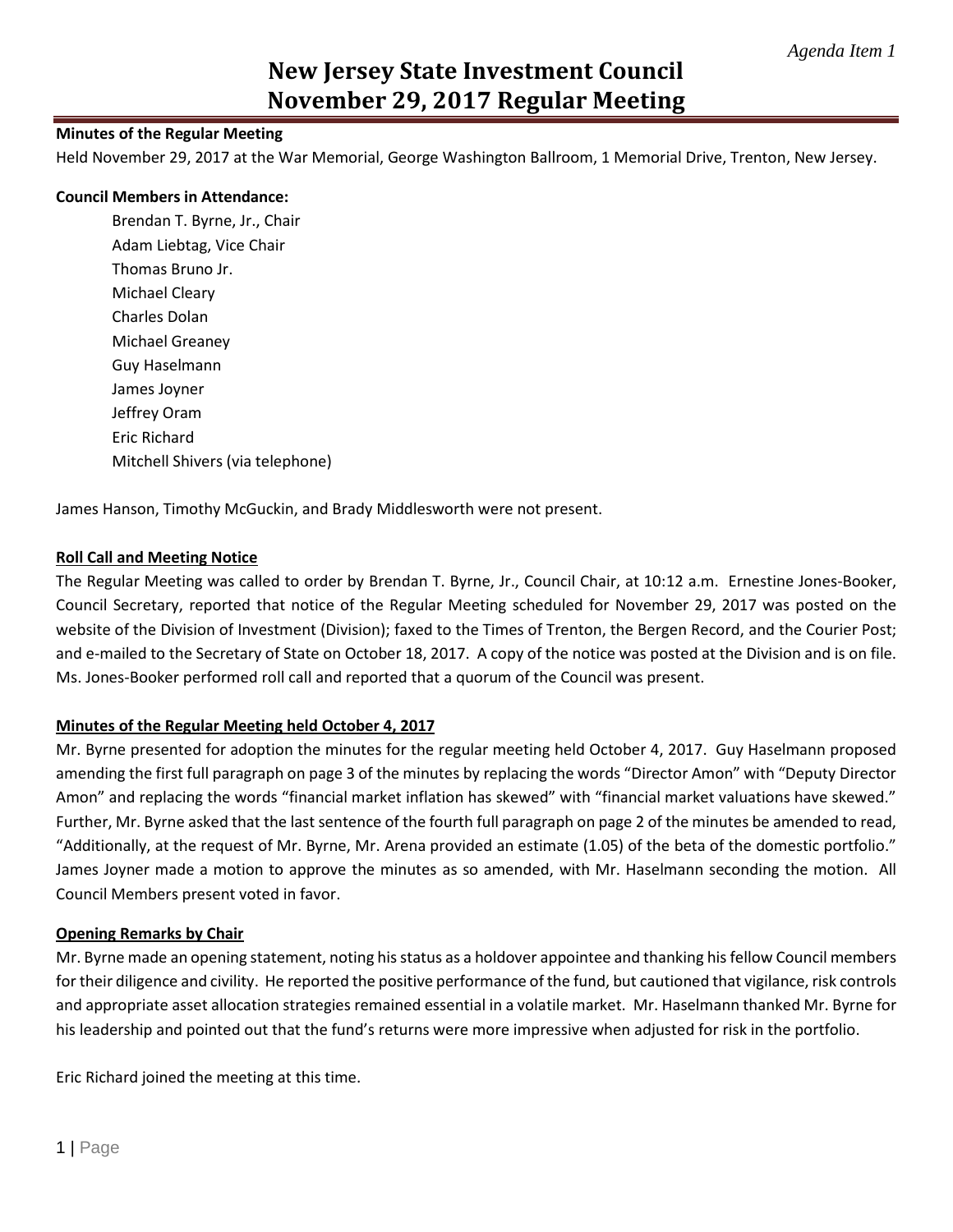# **New Jersey State Investment Council November 29, 2017 Regular Meeting**

### **Presentation by Robert F. Smith, Vista Equity Partners**

Director Chris McDonough introduced Robert F. Smith, the founder, chairman and chief executive officer of Vista Equity Partners. Mr. Smith discussed the effect of digitization on various industries. Mr. Smith responded to Council questions regarding the role of private equity investments in a diversified portfolio and recent developments in alternative currency and block chain technology, noting that nearly all of the growth in the enterprise software sector is currently being generated by private companies.

#### **Director's Report**

Mr. McDonough and Deputy Director Corey Amon presented the Director's Report, providing an update on capital markets and an update on the performance of the portfolio on an absolute basis and relative to the policy benchmark. Mr. McDonough and Mr. Amon discussed allocations to, and performance of, various asset classes, and described factors affecting performance. Mr. Haselmann expressed concern regarding the long-term outlook for European debt. Mr. McDonough discussed cash flows of the private equity and real estate portfolios and noted receipt of monthly lottery enterprise contributions. Mr. McDonough notified the SIC of modifications to two of the fund's alternative investments: Excellere Capital Fund III and Prologis European Property Fund II.

# **Adoption of Amendments to N.J.A.C. 17:16-12 (Global Debt Obligations), 19 (Collateralized Notes and Mortgages), 23 (Global Diversified Credit Investments), 40 (Non-convertible Preferred Stocks), and 58 (Mortgage Backed Senior Debt Securities; Mortgage Backed Passthrough Securities)**

Susan Sarnowski of the Division reported that there were no comments received to the proposed amendments that were filed with the Office of Administrative Law and published in the New Jersey Register. A motion to approve the attached resolution adopting the amendments was made by Mr. Haselmann and seconded by Mr. Byrne. A roll call vote was taken, and all members of the Council present voted in favor of the motion.

#### **Fiscal 2017 Proxy Voting Summary**

Ms. Sarnowski provided the Council with an overview of the Division's proxy voting for the fiscal year ending June 30, 2017, with respect to both U.S. and non-U.S. corporations. Mr. Byrne and Mr. Richard thanked Division staff for their efforts, with Mr. Byrne noting the significant number of votes against management. In response to questions from Mr. Byrne, Mr. Oram, Mr. Richard and Adam Liebtag, Ms. Sarnowski outlined the process used by the Division in voting proxies, described certain situations where the Division did not vote, and explained that the Council could revisit the Division's proxy voting guidelines at any time.

#### **Private Equity Investment**

#### *Sycamore Partners Fund III, L.P.*

Robin Clifford of the Division, with Michelle Davidson of TorreyCove, presented an investment of up to \$150 million in Sycamore Partners Fund III, L.P., a private equity buyout fund focused on the consumer retail sector. Ms. Clifford described the fund's management team and investment strategy, as well as the terms of the investment. Mr. Byrne, Charles Dolan and Jeffrey Oram pointed out the difficulties facing the consumer retail sector, but acknowledged the investment team's successful track record in that sector. Mr. Byrne reported that the IPC had discussed the investment and was satisfied that appropriate and adequate due diligence had been performed.